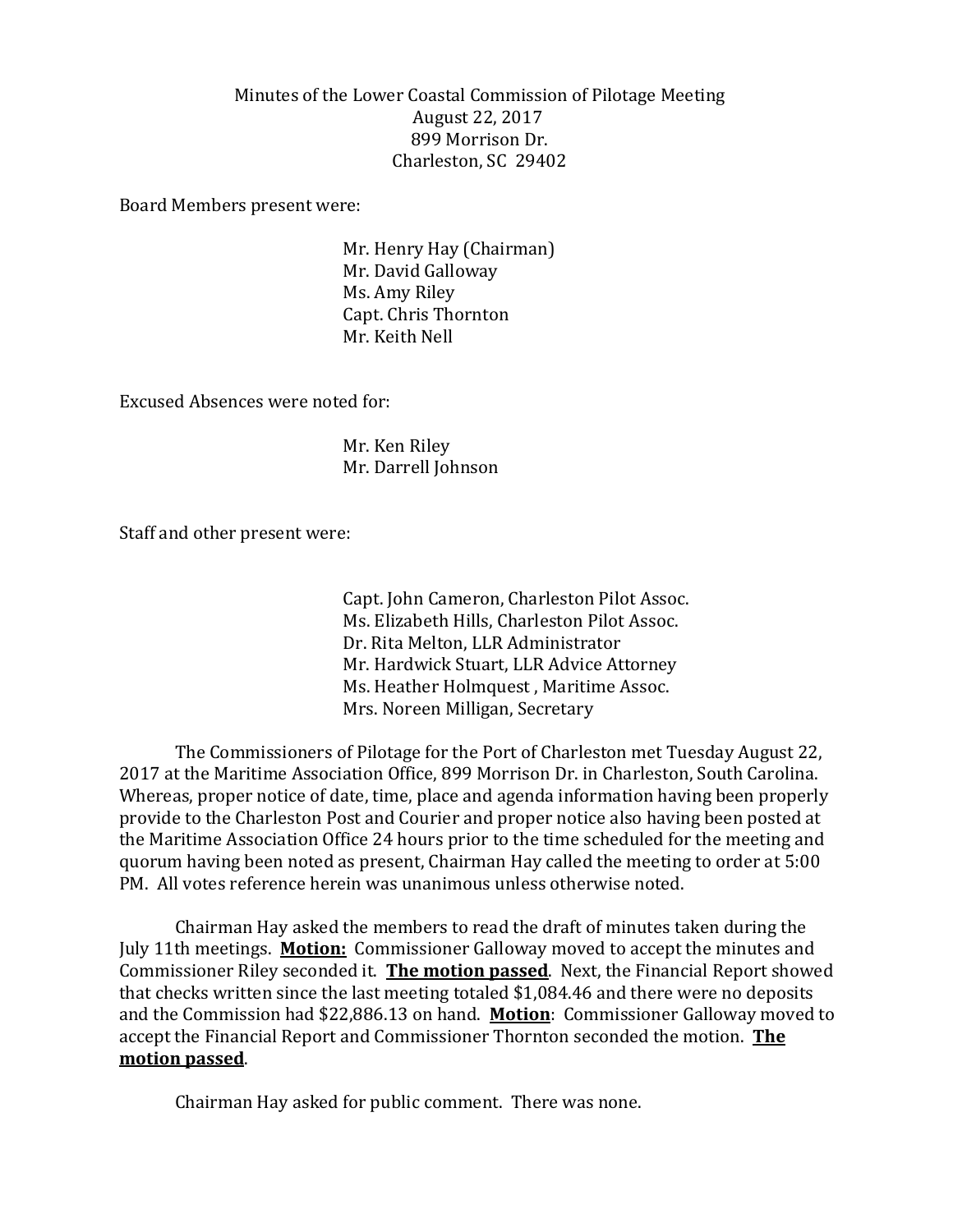There was no one from the Coast Guard but Capt. Cameron gave an update on the Fort Sumter Range. The Range is working while waiting on repairs. The large buoy tender is now here in Charleston.

Dr. Melton gave the LLR report. There is one physical in September and Capt. Cameron informed the Commission that Pilot Patrick J. Kennedy has retired. The NTSB letter has been sent from Governor's McMaster office to the National Transportation Safety Board. The new phone number for Pilotage is 803-896-4207. The new number and email information has been updated on the **Contact pilotage@llr.sc.gov** link. Please continue to send updates to the LLR web site.

There was nothing new to report on the Savannah River Maritime Commission.

Commissioner Galloway gave the Apprentice application report. The Personnel Committee will start interviews next Thursday August 31. They should be done by the end of October.

Mr. Stuart said that a Notice of Drafting for Regulation 136-035 is being drawn up. There needs to be specific wording for the regulation. The Commission would like to increase fees to cover new physical rates, channel 13 costs and compensate Commissioners for time spent during the pilot application process.

Under new business Mr. Stuart presented to the Commission the 2017 Regulatory Review. The Commission was asked to read the report and to identify the following:

*Proposed New Regulations*: The Commission was asked if there were any. There were none.

*Review of Existing Regulation:* There are 3 areas that are covered.

- I. Regulations the Commission Intends to Repeal or Withdraw. There were none.
- II. Regulations the Commission intends to Amend The Commission proposes to amend the following regulations: **AMEND**: REGULATION 136-035 needs to be amended to adjust fees to allow for sufficient funding for Commissioners' responsibilities.
- II. Regulations that Appropriately Protect the Public's Interest as Currently Written. **APPROPRIATE**: Regulations 136-001 through 136-032 and 136- 040 through 136-99

Motion: Commissioner Galloway moved to accept the amended Regulation 136-035 and Commissioner Nell seconded it. **The motion passed**. Chairman Hay approved the 2017 regulatory Review Report.